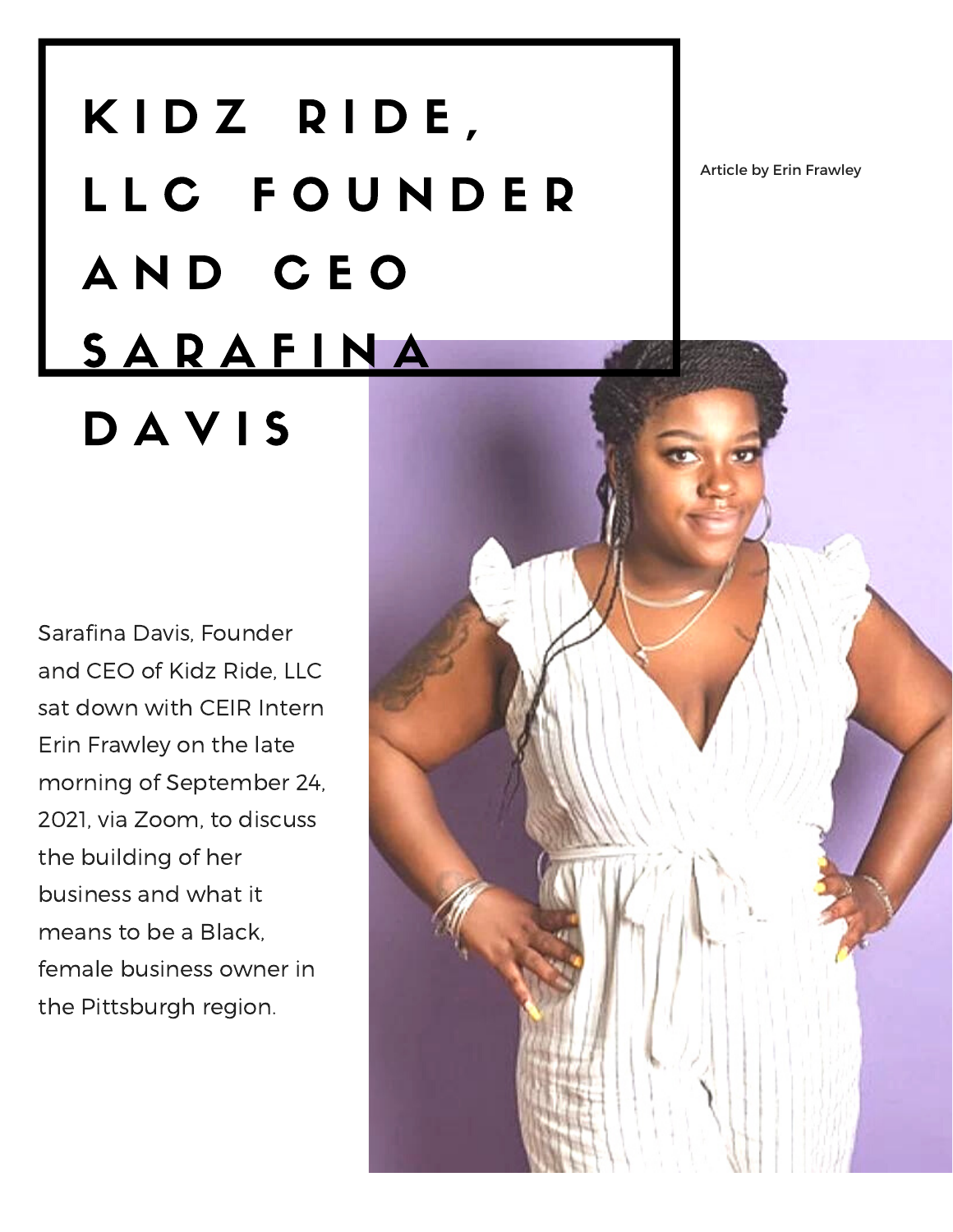Sarafina Davis , a Pittsburgh native and graduate of the Community College of Allegheny County School of Social Work, began Kidz Ride, LLC three years ago out of a need and desire to help her community. Ms. Davis, a self proclaimed community activist and mother of two was struggling with meeting the demands of motherhood while balancing school and work when Kidz Ride was born.

Ms. Davis experienced what most families experience: a lack of support and resources to get her children from point A to point B while balancing work and school. Not wanting to take away from her oldest child's interest of dance and ballet, but wanting to continue her education and work, Ms. Davis noticed a need for reliable transportation for youth in the region. Her vision was a ride sharing program for kids that would allow parents to have an affordable, safe, and reliable way to get children places if parents do not have transportation or are not available.

Ms. Davis describes herself as community minded, which was part of the reason she studied social work. She has organized rallies and participated in community activism.

While Ms. Davis is professionally educated in helping the community, her skills as a businesswoman come from learned experience as an independent contractor for ride sharing services, her experience as a jitney driver, and research. Currently, Ms. Davis is running Kidz Ride with no employees, but a team of drivers working as independent contractors.

Ms. Davis's key demographic for consumers are low income families with school age children. Ms. Davis acknowledges the desire for her services to be less expensive for low income families that lack access to transportation for a number of reasons. Ms. Davis hopes that she can obtain funding for scholarship programs or a sliding fee scale for low income families who lack access to transportation for their children.

Ms. Davis prides herself on being inclusive when it comes to consumers and employees. Ms. Davis reported she has experience with student with speecial needs and her drivers come from a broad range of backgrounds. Her drivers, due to state and federal laws, are not able to have a criminal background and